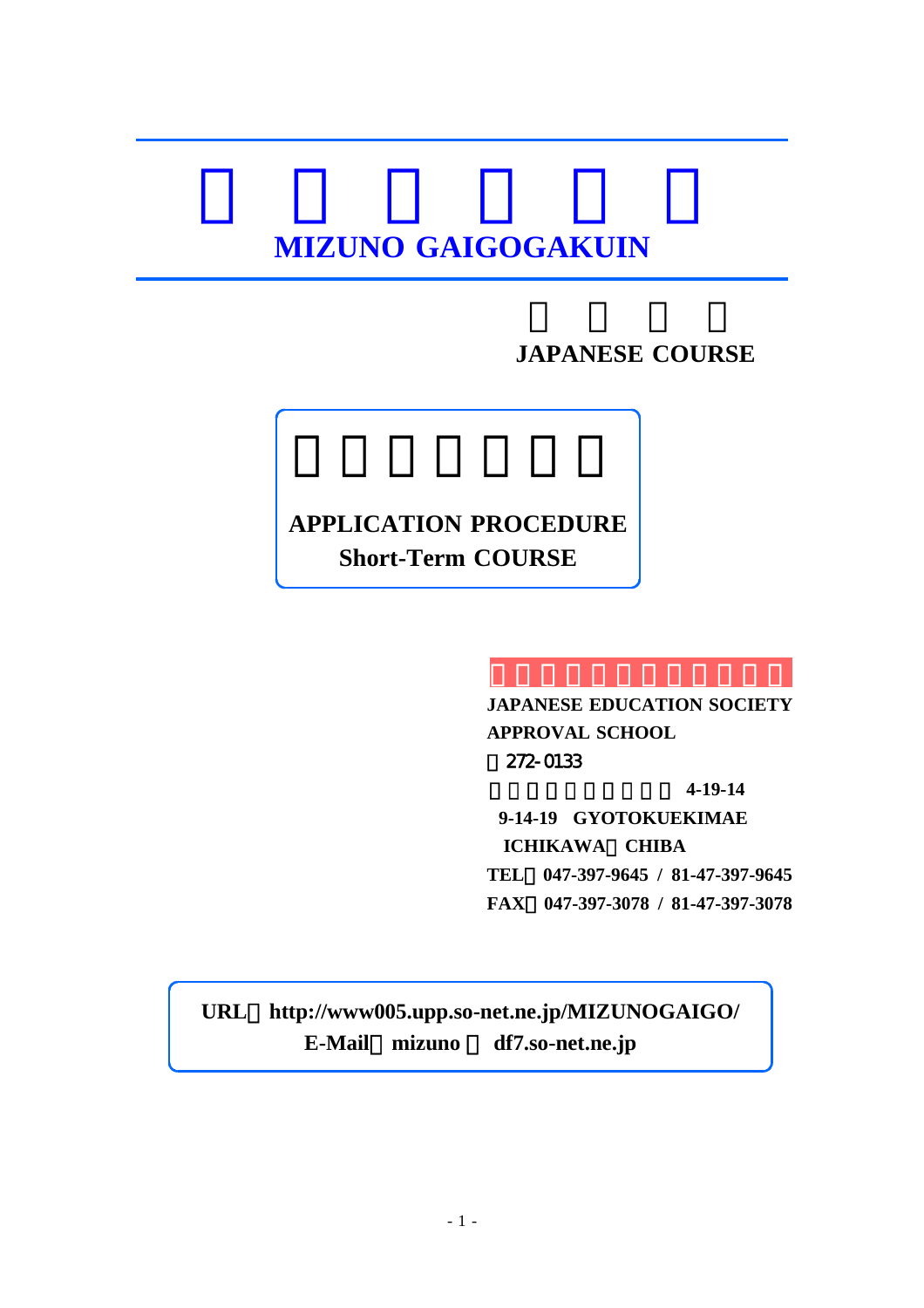### 1 出願資格 REQUIREMENTS FOR ADMISSION

- (1)12年以上の学校教育を修了している者、及び当該年度末に卒業見込みの者。
- (2)日本の高等学校卒業以上に相当する学歴を有する者。

Completion of 12 years of formal school education or equivalent.

# $2 \lambda$ 学時期 Admission

| 4月    | 7月   | 10月     | 1月      |  |
|-------|------|---------|---------|--|
| April | July | October | January |  |

# $3$  出願書類 Over-all Explanation of Application Documents

- ① 入学願書 Application for Admission
- ② 身元保証書 Letter of Guarantee
- ③ 写真3枚(縦4㎝横3㎝)・・・裏に氏名を書くこと 3-Photographs :4㎝ in length,3㎝ in width Write your full name on the back of the other photo
- ④ パスポートのコピー Passport Copy

\*手続時間短縮のため、入学願書についてはFAXで送っていただいても結構です。

Your application form can be accepted by fax for quick procedures.

### $4$  学費等 TUITION AND FEES (円:Yen)

下記3月分学費等を一括納入ください。

You are requested to pay full amount of money stated above in advance. 教材費については、クラス決定後、実費でご購入ください。 The above does not include textbook fee.

|     | 入学時 at the time of entrance into our college ¥140,000- |              |
|-----|--------------------------------------------------------|--------------|
| 入学金 | Admission Fee                                          | 20,000円:Yen  |
| 授業料 | – Tuition                                              | 120,000円:Yen |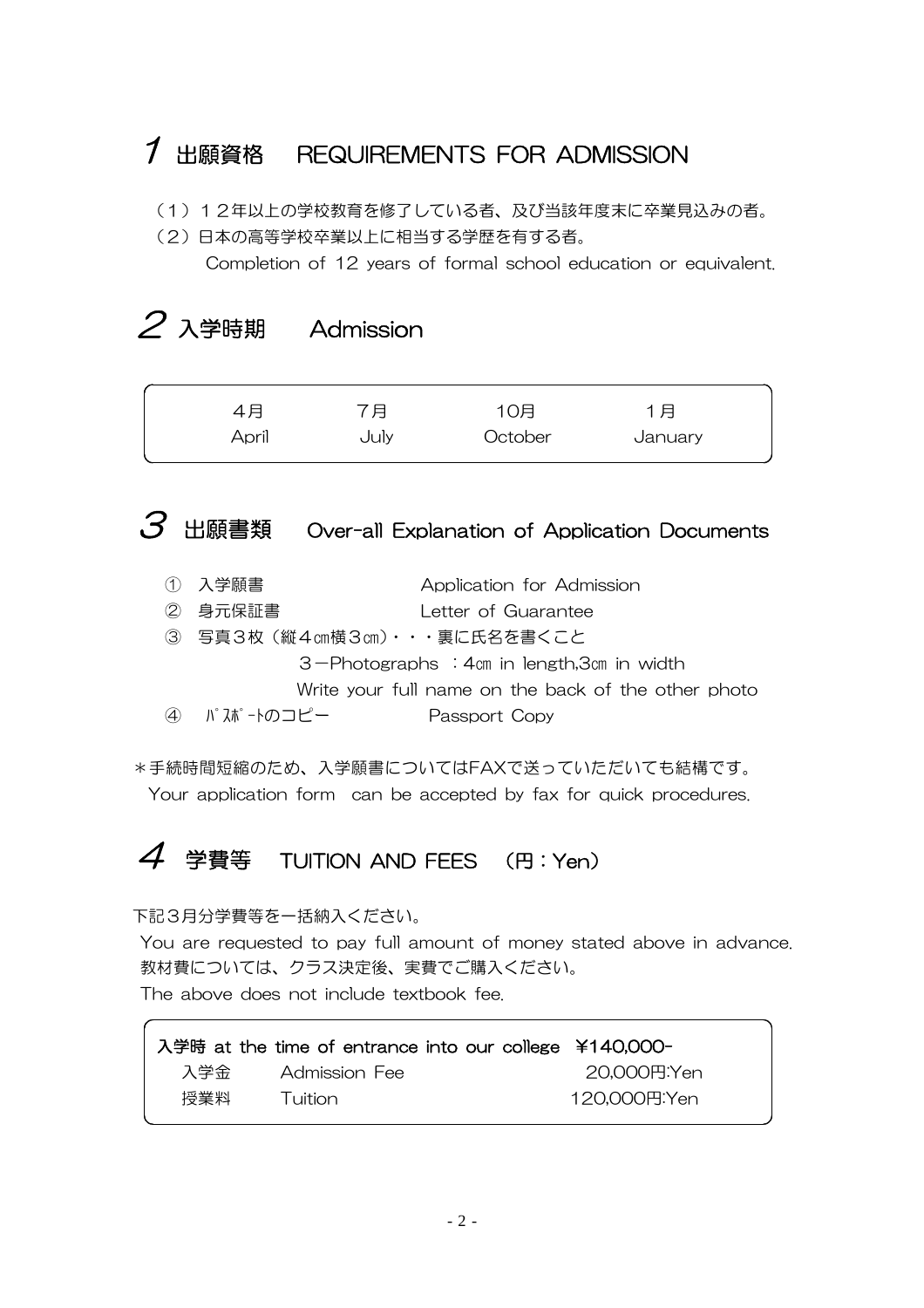